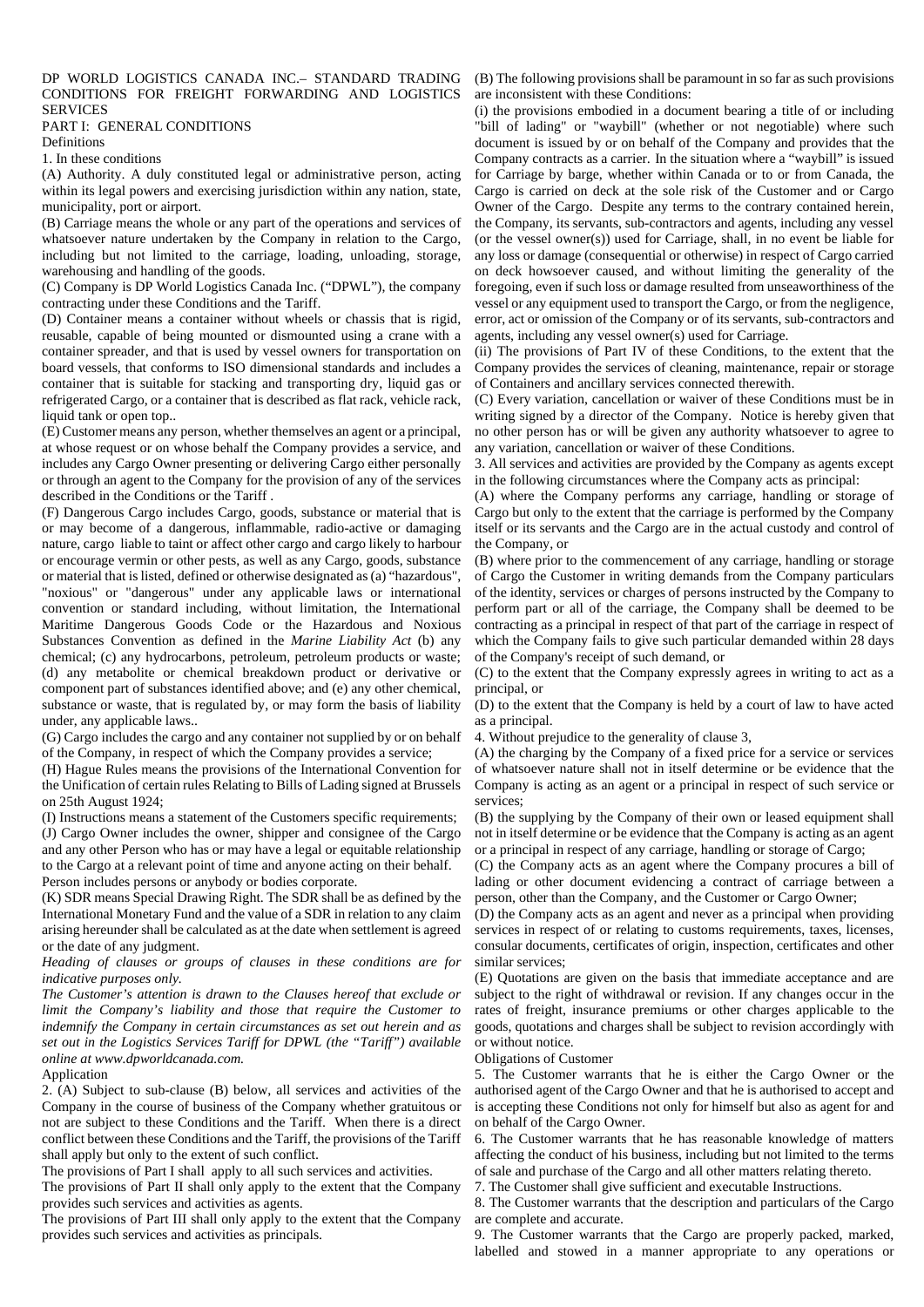transactions affecting the Cargo and the characteristics of the Cargo except where the Company has accepted instructions in respect of such services. Special Instructions, Cargo and services

10. (A) Unless otherwise previously agreed in writing, the Customer shall not deliver to the Company or cause the Company to deal with or handle Dangerous Cargo.

(B) If the Customer is in breach of sub-clause (A) above he shall be liable for all loss or damage whatsoever caused by or to or in connection with the Cargo howsoever arising. The Customer shall defend, indemnify and hold harmless the Company against all penalties, claims, damages, costs and expenses whatsoever arising in connection therewith and the goods may without notice be destroyed or otherwise dealt with at the sole discretion of the Company or any other person in whose custody they may be at the relevant time.

(C) If the Company agrees to accept Dangerous Cargo and then, in the opinion of the Company or any other person, they constitute a risk to other cargo, property, life or health they may without notice be destroyed or otherwise dealt with at the expense of the Customer or Cargo Owner.

11. (A) The Customer undertakes not to tender for transportation any Cargo that require temperature control without previously giving written notice of their nature and particular temperature range to be maintained.

(B) In the case of a temperature controlled Container stuffed by or on behalf of the Customer by a third party, the Customer further undertakes that;

(i) the Container has been properly pre-cooled or preheated as appropriate, and

(ii) the Cargo has been properly stuffed in the Container, and

(iii) its thermostatic controls have been properly set by the Customer or the third party.

If the above requirements are not complied with the Company shall not be liable for any loss of or damage to the Cargo caused by such noncompliance.

12. (A) No insurance will be effected except upon express instructions given in writing by the Customer and by agreement of the Company. All insurance effected by the Company is at the expense of the Customer, and is subject to the usual exceptions and conditions of the policies of the insurance Company or underwriters taking the risk.

(B) The Company is an agent of the Customer in respect of effecting insurance.

(C) Unless otherwise agreed in writing, the Company shall not be under any obligation to effect a separate insurance on each consignment but may declare it on any open or general policy.

(D) Should the insurers dispute their liability for any reason the insured shall have recourse against the insurers only. The Company shall not have any responsibility or liability whatsoever in relation to the insurance notwithstanding that the premium upon the policy may not be at the same rate as that charged by the Company or paid to the Company by its customers.

13. The Company shall not be obliged to make any declaration for the purposes of any statute, convention or contract as to the nature or value of any Cargo, or as to any special interest in delivery unless express written instructions to that effect have been received and accepted by the Company. 14. (A) Unless otherwise previously agreed in writing or otherwise provided for under the provisions of a document signed by the Company, instructions relating to the delivery or release of Cargo against payment or against surrender of a particular document shall be in writing.

(B) The Company's liability resulting from such instructions relating to the delivery or release of the Cargo other than in writing shall not exceed that provided for in respect of mis-delivery of Cargo.

15. Unless otherwise previously agreed in writing that the Cargo shall depart or arrive by a particular date, the Company accepts no responsibility for departure or arrival dates of Cargo, whether or not any such delay is caused by the negligence of the Company and/or its servants or agents. General Indemnities

16. (A) The Customer and Cargo Owner shall defend, indemnify and hold harmless the Company against all liability, loss, damage, costs and expenses arising:

(i) from the nature of the Cargo unless caused by the Company's negligence, out of the Company acting in accordance with the Customer's or Cargo Owner's instructions, or from a breach of warranty or obligation by the Customer or arising from the negligence of the Customer or Cargo Owner. (B) Except to the extent caused by the Company's negligence, the Customer and Cargo Owner shall be liable for and shall defend, indemnify and hold harmless the Company in respect of all duties, taxes, imposts, levies, deposits and outlays of whatsoever nature levied by an Authority in respect

of the Cargo, Dangerous Cargo and/or Container and for all liabilities, payments, fines, costs, expenses, loss and damage whatsoever incurred or sustained by the Company in connection therewith.

(C) Advice and information in whatever form it may be given is provided by the Company for the Customer and/or Cargo Owner only and the Customer and/or Cargo Owner shall defend, indemnify and hold harmless the Company for all liability, loss, damage, costs and expenses arising out of any other person relying on such advice or information. The Customer shall not pass such advice or information to any third party without the Company's written agreement and the Customer and/or Owner shall indemnify the Company against any loss suffered because of a breach of this condition.

(D) (i) The Customer undertakes that no claim be made against any servant, sub-contractor or agent of the Company which imposes or attempts to impose upon any of them any liability whatsoever in connection with the Cargo, if any such claim should nevertheless be made, to indemnify and hold harmless the Company against all consequences thereof.

(ii) Without prejudice to the foregoing, every such servant sub-contractor or agent shall have the benefit of all provisions herein, as if such provisions were expressly for their benefit. In entering into this contract the Company, to the extent of those provisions, does so not only on his behalf but as agent and trustee for such servants, sub-contractors and agents.

(iii) The Customer shall defend, indemnify and hold harmless the Company from and against all claims, costs and demands whatsoever and by whomsoever made or preferred in excess of the liability of the Company under the terms of these Conditions and without prejudice to the generality of this clause this indemnity shall cover all claims, costs and demands arising from or in connection with the negligence of the Customer, its servants, sub-contractors and agents.

In this clause, "sub-contractors" includes direct and indirect sub-contractors and their respective servants and agents.

(E) The Customer shall be liable for the loss, damage, contamination, soiling, detention or demurrage before, during and after the Carriage of Cargo (including, but not limited to, Containers) of the Company or any person or vessel referred to in (D) above caused by the Customer or Cargo Owner or any person acting on behalf of either of them or for which the Customer is otherwise responsible. Charges, etc.

17. (A) All invoices, bills or accounts rendered by the Company are payable upon receipt and become overdue thirty days after the date of the invoice.

(B) When the Company is instructed to collect freight, duties, charges or other expenses from any person other than the Customer, the Customer shall be responsible for the same on receipt of evidence of demand and nonpayment by such other person when due.

(C) On all charges overdue to the Company, the Company shall be entitled to interest due on any outstanding sum at the rate of 1.5% per month (equivalent to 18% per annum) for any period after each amount had become overdue, plus reasonable legal fees and expenses incurred in collecting any sums due.

Liberties and Rights of Company

18. The Company shall be entitled, except insofar as has been otherwise agreed in writing, to enter into contracts, on any terms whatsoever, on behalf of itself or the Customer and without notice to the Customer

(A) for the carriage of Cargo by any route, means or person,

(B) for the carriage of Cargo of any description whether containerised or not on or under the deck of any vessel,

(C) for the storage, packing, transhipment, loading, unloading or handling of Cargo by any person at any place whether on shore or afloat and for any length of time,

(D) for the carriage or storage of Cargo in Containers or with other goods of whatever nature,

(E) for the performance of its own obligations, and to do such acts as in the opinion of the Company may be necessary or incidental to the performance of the Company's obligations.

19. (A) The Company shall be entitled but under no obligation, to depart from the Customer's instructions in any respect if in the opinion of the Company there is good reason to do so in the Customer's interest and it shall not thereby incur any additional liability.

(B) The Company may at any time comply with the orders or recommendations given by any Authority. The responsibility of the Company in respect of the Cargo shall cease on the delivery or other disposition of the Cargo in accordance with such orders or recommendations.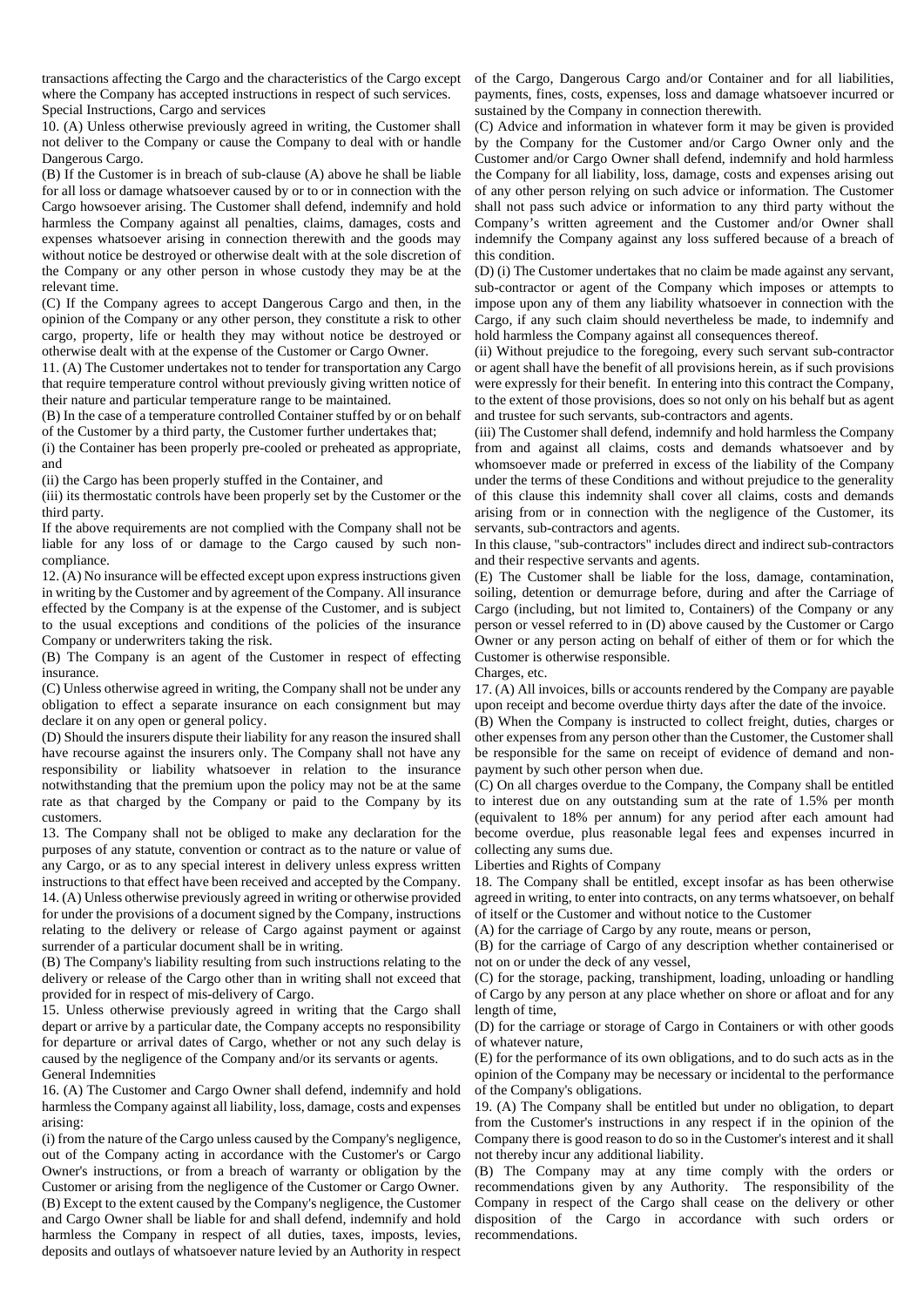20. If at any time the performance of the Company's obligations, in the opinion of the Company or any person whose services the Company makes use of, is or is likely to be affected by any: hindrance, risk, delay, difficulty, or disadvantage whatsoever and which cannot be avoided by reasonable endeavours by the Company or such other person, the Company may, on giving notice in writing to the Customer or Cargo Owner or without notice where it is not reasonably possible to give such notice, treat the performance of its obligations as terminated and place the Cargo or any part of them at the Customer or Cargo Owner's disposal at any place which the Company may deem safe and convenient, whereupon the responsibility of the Company in respect of the Cargo shall cease. The Customer shall be responsible for any additional costs of carriage to, and delivery and storage at, such place and all other expenses incurred by the Company.

21. If the Customer or Cargo Owner does not take delivery of the Cargo or any part thereof at the time and place when and where the Company, or any person whose services the Company makes use of, is entitled to call upon the Customer or Cargo Owner to take delivery thereof, the Company or such other person shall be entitled, without further notice, to store the Cargo or any part of the Cargo in the open or under cover at the sole risk and expense of the Customer. Such storage shall constitute delivery of the Cargo and the liability of the Company shall wholly cease.

22. Notwithstanding clauses 20 and 21, the Company shall be entitled, but under no obligation, at the expense of the Customer payable on demand and without any liability to the Customer and Cargo Owner, to sell or dispose of

(A) on giving 14 days notice in writing to the Customer all Cargo which in the opinion of the Company cannot be delivered as instructed or where delivery has been refused, and

(B) without notice Cargo which have perished, deteriorated or altered, or are liable to do so, in a manner which has caused or may be reasonably expected to cause loss or damage to any person or property or to contravene applicable regulations or requirements.

23. (A) The Company shall have a particular and general lien on all Cargo and/or documents relating to Cargo in its possession for all sums of whatsoever kind and nature due at any time from the Customer or Cargo Owner and on giving 28 days' notice in writing to the Customer, shall be entitled to sell or dispose of such Cargo and/or documents at the expense of the Customer and without any liability to the Customer and Cargo Owner and apply the proceeds in or towards the payment of such sums. Upon accounting to the Customer for any balance remaining after payment of any sum due to the Company and the costs of sale or disposal the Company shall be discharged of any liability whatsoever in respect of the Cargo and/or documents. If on the sale of the Cargo the proceeds fail to realize the amount due, the Company shall be entitled to recover the difference from any of the parties included in the terms Customer or Cargo Owner. In any event any lien shall: survive the delivery of the Cargo, and extend to cover the cost of recovering any sums due and for that purpose the Company shall have the right to sell the Cargo and documents by public auction or private treaty, without notice to the Customer or Cargo Owner and at the Customer's or Cargo Owner's expense and without any liability towards the Customer or Cargo Owner.

24. The Company shall be entitled to retain and be paid all brokerages, commissions, allowances and other remunerations customarily retained by or paid to freight forwarders.

25. The Company shall have the right to enforce against the Cargo Owner and the Customer jointly and severally any liability of the Customer under these Conditions or to recover from them any sums to be paid by the Customer, which upon demand have not been paid.

Containers

26. (A) If a Container has been packed or stuffed by or on behalf of the Customer, the Company shall not be liable for loss of or damage to the Cargo if::

(i) caused by the manner in which the Container has been packed or stuffed, (ii) caused by the unsuitability of the contents for Carriage in the Container actually used, unless the Company has approved the suitability.

(iii) caused by the unsuitability or defective condition of the Container actually used provided that where the Container has been supplied by or on behalf of the Company this paragraph (iii) shall only apply if the unsuitability or defective condition:

(a)was not caused by negligence on the part of the Company, or

(b) would have been apparent upon reasonable inspection by the Customer or Cargo Owner or person acting on behalf of either of them at or prior to the time when the Container was packed or stuffed.

(iv) the Container is not sealed at the commencement of the Carriage except where the Company has agreed to seal the Container.

(B) The Customer shall defend, indemnify and hold harmless the Company against any claim, liability, loss, damage, costs and expenses arising from one or more of the matters covered in (A) above.

(C) Where the Company is instructed to provide a Container, in the absence of a written request to the contrary accepted by the Company, the Company is not obliged to provide a Container of any particular type or quality. General Liability

27. (A) Except insofar as otherwise provided by these Conditions, the Company shall not be liable for any loss or damage whatsoever arising from:

(i) the act or omission of the Customer or Cargo Owner or any person acting on their behalf,

(ii) compliance with the instructions given to the Company by the Customer, Cargo Owner or any other person entitled to given them,

(iii) insufficiency of the packing or labelling of the Cargo except where such service has been provided by the Company,

(iv) handling, loading, stowage or unloading of the Cargo by the Customer or Cargo Owner or any person acting on their behalf,

(v) inherent vice of the Cargo,

(vi) riots, civil commotions, strikes, lockouts, stoppage or restraint of labour from whatsoever cause,

(vii) fire, flood or storm, or

(viii) any cause which the Company could not avoid and the consequences whereof it could not prevent by the exercise of reasonable diligence.

(B) Where under sub-clause (A) above the Company is not under any liability for loss or damage caused by one or more of the causes, events or occurrence above, the Company shall only be liable to the extent that the causes, events or occurrences for which he is liable under these Conditions have contributed to the loss or damage. The burden of proof that the loss or damage was due to one or more of the causes, events or occurrences specified in sub-clause (A) above shall rest upon the Company, save that when the Company establishes that in the circumstances of the case, the loss or damage could be attributed to one or more of the causes, events or occurrences specified in (iii) to (vi) of sub-clause (A), it shall be presumed that it was so caused. The Customer shall, however, be entitled to prove that the loss or damage was not in fact caused wholly or partly by one of the causes, events or occurrences listed under sub-clause (A).

(C) The Company shall not be liable for loss or damage to property other than the Cargo themselves howsoever caused

(D) Subject to clause 15, the Company shall not be liable for economic loss in any form, such as indirect or consequential loss or damage, loss of profit, delay, deviation, howsoever caused.

Amount of Compensation

28. Except in so far as otherwise provided by these Conditions, the liability of the Company, howsoever arising, and notwithstanding that the cause of loss or damage be unexplained shall not exceed the following:

(A) In relation to claims for loss of or damage to the Cargo the Company's liability howsoever arising and, notwithstanding that the cause of the loss or damage be unexplained, shall not exceed the lower of:

(i) the value of the relevant Cargo;

(ii) the reasonable cost of repair in the case of damage; or

(iii) 2 SDR per kg of the relevant Cargo, provided always that the Company's liability under this clause shall not exceed a maximum of 2.500 SDR per event or events arising from a common cause.

(B) In relation to claims for delivery of the Cargo to an incorrect Person or destination, the Company's liability howsoever arising shall not exceed the cost of carriage of the Cargo to the correct destination by the originally contemplated mode of carriage.

(C) In relation to all other claims arising out of or in relation to the Carriage or the Cargo, the Company's liability howsoever arising shall not exceed the lower of:

(i) the amount of the Company's Charges in respect of the Carriage in relation to which the claim arose; and

(ii) 1,000 SDR in aggregate per event or events arising from a common cause.

D) If, notwithstanding clause 21, the Company is nevertheless found liable for delay, its liability shall in no circumstances exceed the amount of the Company's Charges in respect of the relevant Carriage.

29. (A) Compensation shall be calculated by reference to the ex works invoice value of the Cargo plus Carriage charges and insurance if paid.

(B) If there is no invoice value for the Cargo, the compensation shall be calculated by reference to the value of such Cargo at the place and time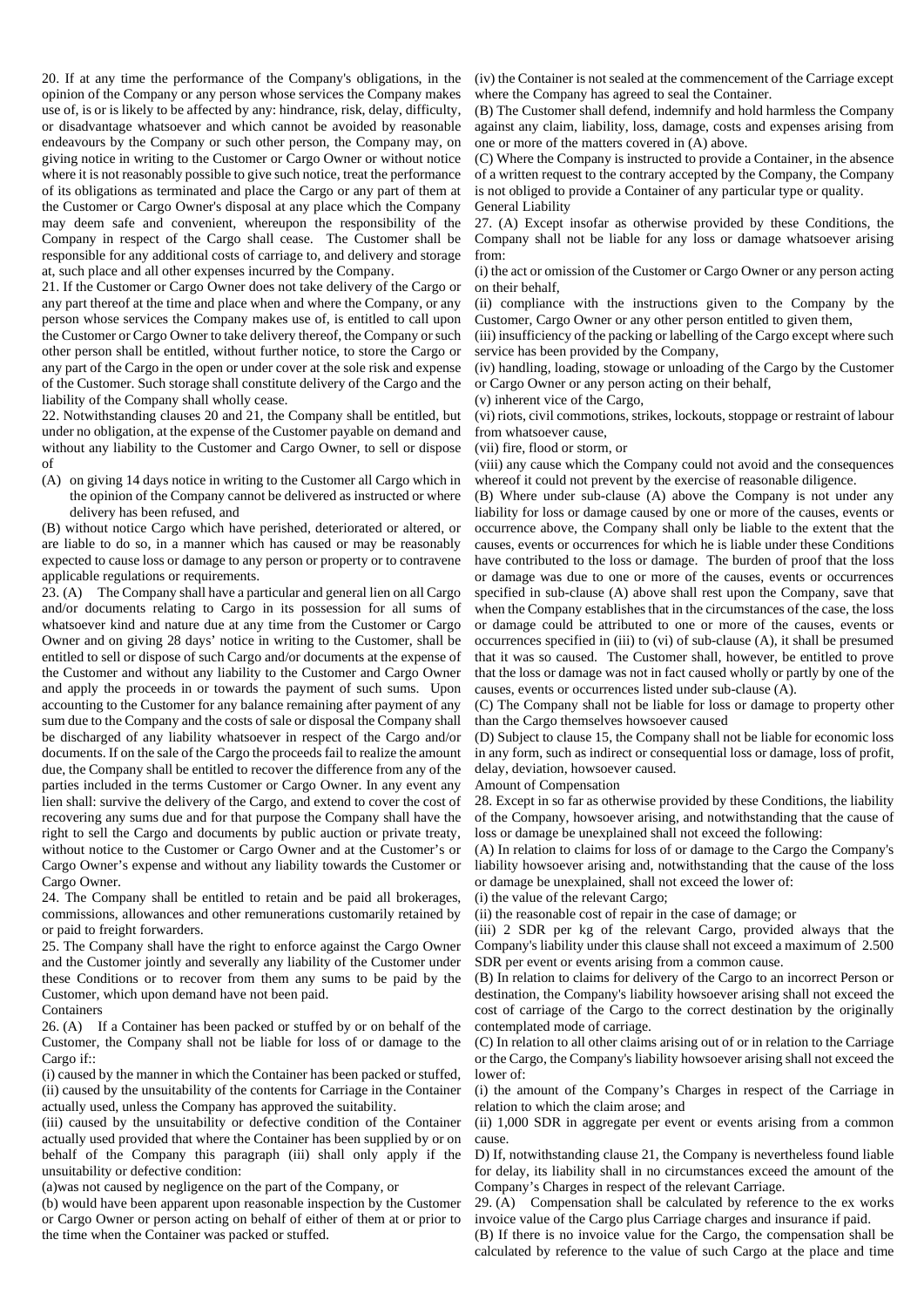when they are delivered to the Customer or Cargo Owner or should have been so delivered. The value of the Cargo shall be fixed according to the current market price, or, if there is no commodity exchange price or current market price, by reference to the normal value of cargo of the same kind and quality.

30. By special agreement in writing and on payment of additional charges, higher compensation may be claimed from the Company not exceeding the value of the Cargo or the agreed value, whichever is the lesser.

Notice of Loss, Time Bar 31. The Company shall be discharged of all liability unless:

(A) (i) notice of any claim is received in writing by the Company or its agent within 14 days after the date specified in (B) below, except where the Customer can show that it was impossible to comply with this time limit and that the claim has been made as soon as it was reasonably possible so to do, and

(ii) suit is brought in the proper forum and written notice thereof received by the Company within 9 months after the date specified in (B) below.

(B) (i) in the case of loss or damage to Cargo, the date of delivery of the Cargo,

(ii) in the case of delay or non-delivery of the Cargo, the date that the Cargo should have been delivered,

(iii) in any other case, the event giving rise to the claim, otherwise any claim shall be deemed to be waived and absolutely barred.

General Average

32. The Customer shall defend, indemnify and hold harmless the Company in respect of any claims for General Average contribution that may be made on the Company, irrespective of whether the Carriage charges are pre-paid or not. The Customer shall provide such security as may be required by the Company for General Average contributions promptly and in a form acceptable to the Company.

Miscellaneous

33. Any notice served by post shall be deemed to have to be given on the third day following the day on which it was posted to the address of the recipient of such notice last known to the Company.

34. The defences and limits of liability provided for by these Conditions shall apply in any action against the Company whether such action be founded in contract or tort.

35. If any legislation is compulsorily applicable to any business undertaken, these Conditions shall, as regards such business, be read as subject to such legislation and nothing in these Conditions shall be construed as a surrender by the Company of any of its rights or immunities or as an increase of any of its responsibilities or liabilities under such legislation and if any part of these Conditions be repugnant to such legislation to any extent such part shall as regards such business be over-ridden to that extent and no further.

Headings of clauses or groups of clauses in these Conditions are for indicative purposes only. The Company may unilaterally amend these Conditions at any time by publishing the amendments on the Company's website. All contracts concluded by the Company and the Customer after such publication shall be subject to the amended Conditions.

37. Should any clause, or part of a clause, be found to be void or unenforceable, the remainder of that clause or section of the contract shall remain unaffected

Jurisdiction and Law

38. These Conditions, and all non-contractual matters associated with, arising out of or connected with them, shall be governed by and interpreted in accordance with the provincial laws of British Columbia and the federal laws of Canada applicable in British Columbia, Canada, without regard to the conflict of law rules of British Columbia that would apply a different body of law. The parties agree that any dispute or claim arising out of or in connection with these Conditions, and all non-contractual matters associated therewith, shall be brought in Canada in either the British Columbia Supreme Court (Vancouver Registry) or the Federal Court (Vancouver Registry) and the Customer irrevocably submits to and accepts generally and unconditionally the exclusive jurisdiction of said courts British Columbia.

### PART II: COMPANY AS AGENT

### Special Liability and Indemnity Conditions

39. (A) To the extent that the Company acts as an agent, the Company does not make or purport to make any contract with the Customer for the carriage, storage or handling of the Cargo nor for any other physical service in relation to them and acts solely on behalf of the Customer in securing such services by establishing contracts with third parties so that direct contractual relationship are established between the Customer and such third parties.

(B) The Company shall not be liable for the acts and omissions of such third parties referred to in sub-clause (A) above.

40. (A) The Company when acting as an agent has the authority of the Customer to enter into contracts on the Customer's behalf and to do such acts so as to bind the Customer by such contracts and acts in all respects notwithstanding any departure from the Customer's instructions.

(B) Except to the extent caused by the Company's negligence, the Customer shall defend, indemnify and hold harmless the Company in respect of all liability, loss, damage, costs or expenses arising out of any contracts made in the procurement of the Customer's requirements in accordance with clause 39.

#### Choice of Rates

41. Where there is a choice of rates according to the extent or degree of liability assumed by persons carrying, storing, handling the Cargo, no declaration of value where optional will be made unless otherwise agreed in writing.

### PART III: COMPANY AS PRINCIPAL

Special Liability Conditions

42. To the extent that the Company contracts as principal for the performance of the Customer's instructions, the Company undertakes to perform or in its own name to procure the performances of the Customer's instructions and subject to the provisions of these Conditions shall be liable for the loss of or damage to the Cargo occurring from the time that the Cargo are taken into its charge until the time of delivery.

43. Notwithstanding other provisions in these Conditions, if it can be proved where the loss of or damage to the Cargo occurred, the Company's liability shall be determined by the provisions contained in any international convention or national law, the provisions of which

(A) cannot be departed from by private contract, to the detriment of the claimant, and

(B) would have applied if the claimant had made a separate and direct contract with the actual provider of the particular service in respect of that service or stage of carriage where the loss or damage occurred and received as evidence thereof any particular document which must be issued if such international convention or national law shall apply.

44. Notwithstanding other provisions in these Conditions, if it can be proved that the loss of or damage to the Cargo occurred at sea or inland waterway and the provisions of clause 43 do not apply, the Company's liability shall be determined by the Hague Rules. Reference in the Hague Rules to carriage by sea shall be deemed to include reference to carriage by inland waterways and the Hague Rules shall be construed accordingly.

45. Notwithstanding the provisions of clause 44 if the loss of or damage to the Cargo occurred at sea or on inland waterways, and the Cargo Owner, Charterer or operator of the vessel establishes a limitation fund, the liability of the Company shall be limited to the proportion of the said limitation fund allocated to the Cargo.

#### 46. Air Carriage

If the Company acts as a principal in respect of a carriage of Cargo by air, the following notice is hereby given:

If the Carriage involves an ultimate destination or stop in a country other than the country of departure, the Warsaw Convention may be applicable and the Convention governs and in most cases limits the liability of carriers in respect of loss of or damage to cargo. Agreed stopping places are those places (other than the places of departure and destination) shown under requested routing and/or those places shown in carriers' timetables as scheduled stopping places for the route. The address of the first carrier is the airport of departure.

47. Both to Blame Collision Clause

The current Both-to-Blame Collision Clause as adopted by BIMCO is incorporated in these conditions.

#### 48. U.S.A. Clause

(A) With respect to the transportation within U.S.A., the responsibility of the Company shall be to procure transportation by carriers (one or more) and such transportation shall be subject to such carrier's contracts and tariffs and any law compulsorily applicable. The Company guarantees the fulfilment of such carrier's obligations under their contracts and tariffs.

(B) If and to the extent that the provisions of the Harter Act of the U.S.A. 1893 would otherwise be compulsorily applicable to regulate the Company's responsibility for the Cargo during any period prior to loading on or after discharge from the vessel on which the Cargo are to be or have been carried, the Company's responsibility shall instead be determined by the provisions of these Conditions, but if such provisions are found to invalid such responsibility shall be determined by the provisions in the Carriage of Cargo by Sea Act of the U.S.A. approved 1936.